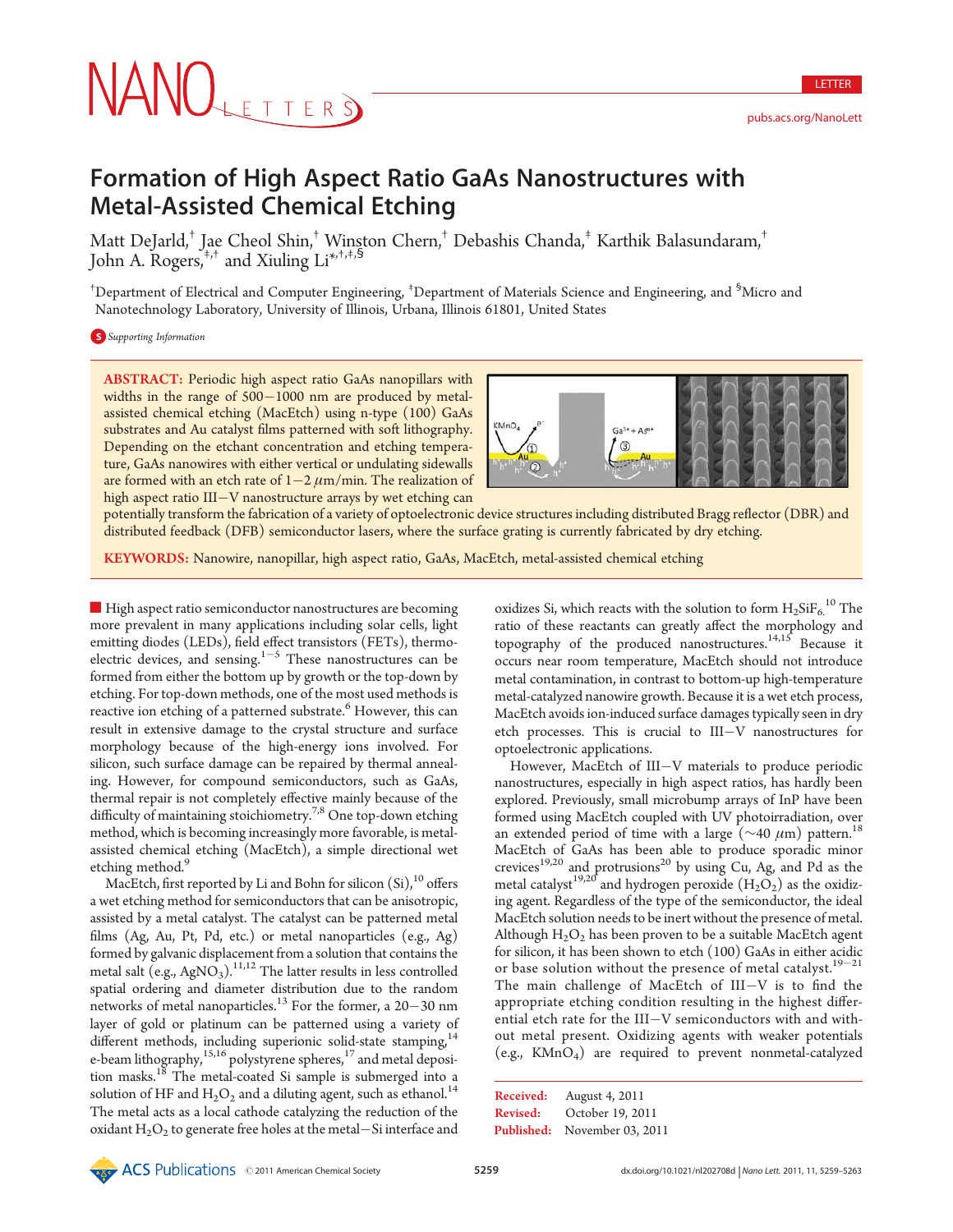

Figure 1. Effect of oxidant concentration on vertical and side etch of GaAs using a 300  $\times$  300  $\mu$ m<sup>2</sup> large square Au mesh pattern that was etched in a solution of KMnO<sub>4</sub> and HF for 3 min. (a) Schematic illustration of a typical etched profile defined by vertical and side etch at the pattern edges. Inset shows a SEM image of such profile. (b) Plot of vertical and size etch depth as a function of  $KMnO_4$  concentration.

etching, while maintaining a reasonable etch rate in the presence of metal.

In this paper, we investigate the etching characteristics of n-type GaAs wafers patterned by Au using soft lithography with KMnO<sub>4</sub> as the oxidizing agent in acidic ( $H_2SO_4$  or HF) solutions as a function of solution concentration and temperature. We demonstrate that ordered arrays of high aspect ratio GaAs nanostructures can be formed using Au-MacEtch.

Epi-ready Si-doped (100) GaAs substrates acquired from AXT, Inc. with a doping concentration of  $1-4 \times 10^{18}$  cm<sup>-3</sup> were used for MacEtch. Potassium permanganate  $(KMnO<sub>4</sub>)$ , an oxidizing agent that has an oxidation potential lower than that of H2O2 (see Table 1, Supporting Information), was mixed with deionized water (DI) and either sulfuric acid  $(H_2SO_4)$  or hydrofluoric acid (HF). The overall etching of GaAs using KMnO4 can be described by the following chemical reaction:  $GaAs + MnO<sub>4</sub><sup>-</sup> + H<sup>+</sup> \rightarrow Ga<sup>3+</sup> + As<sup>n+</sup> + Mn<sup>2+</sup> + H<sub>2</sub>O$ , with *n* equal to 3 or 5. Several possible products of the etching reaction with mass and charge balanced are listed in the Supporting Information. The etching was carried out at either room temperature or  $30-45$  °C for a period of  $3-5$  min, as will be indicated. No stirring was done during etching.

Nanoscale Au mesh patterns, with hole size ranging between 500 and 1000 nm, were prepared using a soft lithography method.<sup>22</sup> First, a layer of  $\sinh x$  was deposited on top of the GaAs, followed by a spin-coated layer of SU8. Using a poly- (methyl methacrylate) (PMMA) stamp, the pattern was imprinted onto the SU8. Next the depressed SU8 was removed using an oxygen plasma etch. The sample was then subject to a CHF<sub>4</sub> etch to remove the exposed  $\text{SiN}_x$ . Following this step, a 20 nm layer of Au was evaporated on the GaAs surface. The remaining  $\sin x$  and SU8 were removed with sonication in a diluted HF solution. Also tested were micrometer square patterns of 300  $\times$  300  $\mu$ m<sup>2</sup> separated by 125  $\mu$ m wide strips of gold formed with standard optical lithography using AZ5214 photoresist. SEM images were obtained using a Hitachi 4800 microscope and photoluminescence (PL) spectra were measured using a Renishaw micro-PL system with a 633 nm pump laser and a CCD detector at room temperature.

As mentioned earlier, MacEtch begins when holes  $(h^+)$  are generated from the oxidant on the metal surface and then diffuse to the semiconductor. The holes  $(h^+)$  can then subsequently be consumed by oxidizing the semiconductor directly underneath the metal to form soluble product in the acidic solution. This

leads to vertical etching. Alternatively, the holes can diffuse outside of the metal-semiconductor interface to areas around the metal to induce lateral etching. The aspect ratio of a produced structure is inherently related to the proportion of vertical to lateral etching, which is the essence of the MacEtch mechanism. Processing factors that affect the dynamics of MacEtch can be classified into three categories: (1) semiconductor type and doping; (2) metal type, feature size, and density; and (3) solution components, concentration, temperature, and local concentration fluctuation. The focus of this study is on the third factor that limits aspect ratios, i.e., the solution. In particular, we explore the effect of oxidizing agent potential and concentration, chemical end product, accessibility to solution as a result of metal pattern size, and temperature on the etching dynamics and aspect ratio of GaAs nanostructures produced by this method.

In order to produce high aspect ratio structures, lateral etching must be suppressed. Figure 1 presents the effect of the oxidant concentration on the etching direction by using large size Au mesh patterns (300  $\times$  300  $\mu$ m<sup>2</sup> separated by 125  $\mu$ m). For metal patterns of such large size, etching takes place mostly around the edges of the metal pattern, while areas under the middle of the metal pads have limited access to solution which prevents product removal. Accumulated holes from the metal covered areas tend to diffuse laterally and side etch occurs. Figure 1a is a schematic illustration of the typical topography produced from patterns of this size as well as a SEM image showing the trenched profiles. The trenched etching structures are measured on two parameters: vertical etch depth and side (lateral) etch length.

Figure 1b shows the effect of the concentration of oxidizing agent KMnO<sub>4</sub> on the vertical vs side etch rate. The vertical and side etching depths are plotted using the average depth measured over multiple squares on the same sample, and the standard deviation is plotted as the error bar. It can be seen that as  $KMnO<sub>4</sub>$ concentration increases, the vertical etch depth peaks at a concentration of 37 mM and then drops to a relatively stable value. This concentration also exhibits the best aspect ratio (vertical/side etch depth). Further increase in concentration causes the side etch to surpass the vertical etch rate, as more holes are produced at higher concentrations of  $KMnO<sub>4</sub>$ . In order to form completely ordered structures with vertical sidewalls, the dissolution step of MacEtch reaction needs to be uniform across the patterned area.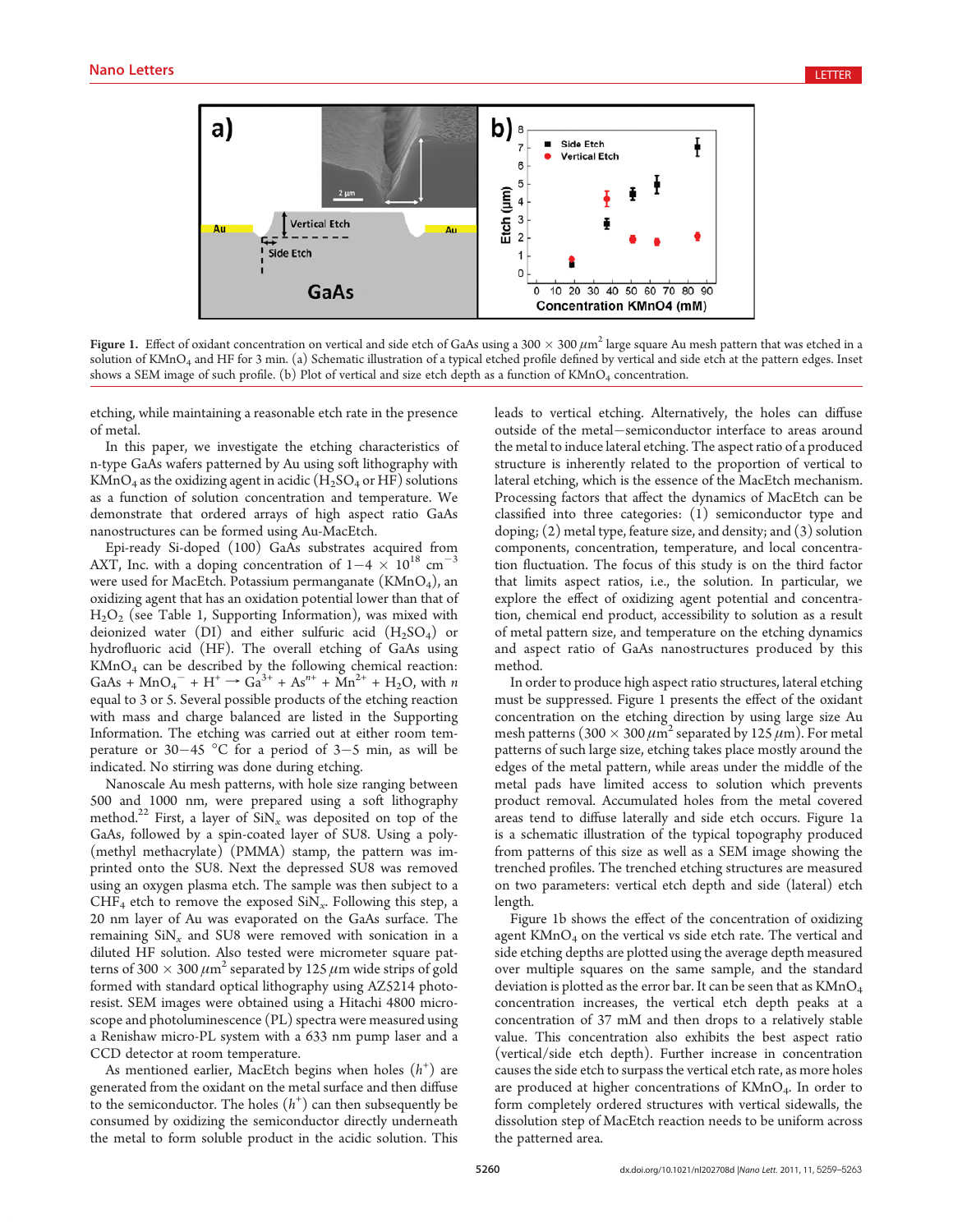

Figure 2. SEM images of high aspect ratio GaAs nanopillars produced from a 600 nm wide square Au mesh pattern in  $H_2SO_4$  and KMnO<sub>4</sub> solution at  $40-45$  °C. (a)  $30^\circ$  tilted view at low magnification, (b)  $30^\circ$  tilted view at high magnification, (c) cross-sectional showing the highly vertical nanopillar array.

Note that patterns of hundreds of micrometers had to be used to evaluate side etch. If the side etch is larger than the radius of the nanostructure's lateral dimension, it will result in polishing with no discernible structure formation. Due to the difference in the supply of holes  $(h<sup>+</sup>)$  for oxidation and end product removal rate, the optimum etching recipe varies as a function of metal pattern size and connectivity. MacEtch of GaAs at nanoscale dimensions is found to be very sensitive to all etching parameters. For Au mesh patterns at submicrometer scales, most combinations of oxidant to acid ratio, dilution, and temperature resulted in either no etching or polishing from overetching. A suitable etching condition is determined by calibrating between the two extremes.

Shown in Figure 2 is an array of highly vertical GaAs nanopillars produced from an Au mesh pattern with 600 nm diameter openings in a solution of  $H_2SO_4$  over-saturated with  $KMnO<sub>4</sub>$  at slightly elevated temperature for 5 min. The nanopillars formed are  $\sim$ 3.5 µm tall and  $\sim$ 600 nm in width. The Au mesh pattern descends to the bottom of the pillar structure and can be seen clearly in Figure 2b, just as is the case for Si MacEtch. The tips of the nanopillars appear to be tapered, probably resulting from lateral etching at the initial stage. Slight nonuniformity in the pillar width can be seen in the cross-sectional SEM image near half height of the wire. However, the position of the narrow neck appears to be synchronized for all pillars, implying that this is due to local etchant concentration fluctuations in the solution. Nevertheless, large area periodic arrays of ordered GaAs nanopillars are produced using MacEtch in a matter of minutes. Importantly, the solution has to be kept between 40 and 45  $^{\circ}\mathrm{C}$ during etching. Note that using the same solution, no etching was observed at room temperature, while at temperatures higher than 45  $^{\circ}$ C, the Au pattern delaminates from the substrate surface.

Interestingly, at a slightly lower temperature range of 30- 35 °C, a metal mesh pattern of similar dimensions using the same solution etched for the same period of time acts as an etching mask for GaAs. Etching is promoted in the areas without Au coverage, yielding a GaAs grid structure with craters that have an initially sloped sidewall but a flat bottom with a depth of approximately 0.5  $\mu$ m, as shown in Figure 3.

We hypothesize that at this temperature, the etching reaction is dissolution limited. The rate-determining step is the removal of the oxidized Ga<sup>3+</sup> and As<sup>n+</sup> ( $n = 3^+$  or  $5^+$ ) into solution (e.g.,  $Ga_2(SO_4)_3$  and  $HAsO_2$ ). As a result, the holes  $(h^+)$  generated at the gold surface are not consumed in time and instead diffuse laterally to promote etching of the bare GaAs. Similar reverse MacEtch was reported for InP under photoirradiation.<sup>18</sup> In that case, the above bandgap photons generate electrons and holes in the bare InP area; the electrons then diffuse and recombine with the holes generated from metal-catalyzed oxidant reduction in the metal-covered area, causing holes to accumulate and etch the bare InP region.

These results indicate that etching temperature can affect the dynamics of carrier diffusion, oxidation, and product removal, all of which are important to the spatial profile of GaAs structures generated by patterned MacEtch.

Furthermore, striking zigzagging high aspect ratio nanowires are formed by MacEtch using a solution of  $KMnO_4$  and HF in a glass beaker at room temperature. Shown in Figure 4 is an array of wires with zigzagging sidewalls formed from a  $1.0 \mu$ m diameter mesh pattern etched using  $55.7$  mM of  $KMnO<sub>4</sub>$  in HF for 5 min. From the zoomed in side image (Figure 4b), it can be seen that the zigzag pattern is synchronized horizontally. Also, the twisting direction is close to  $\langle 111 \rangle$  crystal orientation based on measured angles from the SEM images. It is known that MacEtch can



Figure 3. SEM images of periodic indentations created by inverse MacEtch using the same Au pattern as in Figure 2 but Au acts as a mask in H<sub>2</sub>SO<sub>4</sub> and  $KMnO_4$  solution at 30–35 °C. (a) Tilted and (b) top views with Au still on top of the surface, and (c) top view from an area with most of the Au peeled off.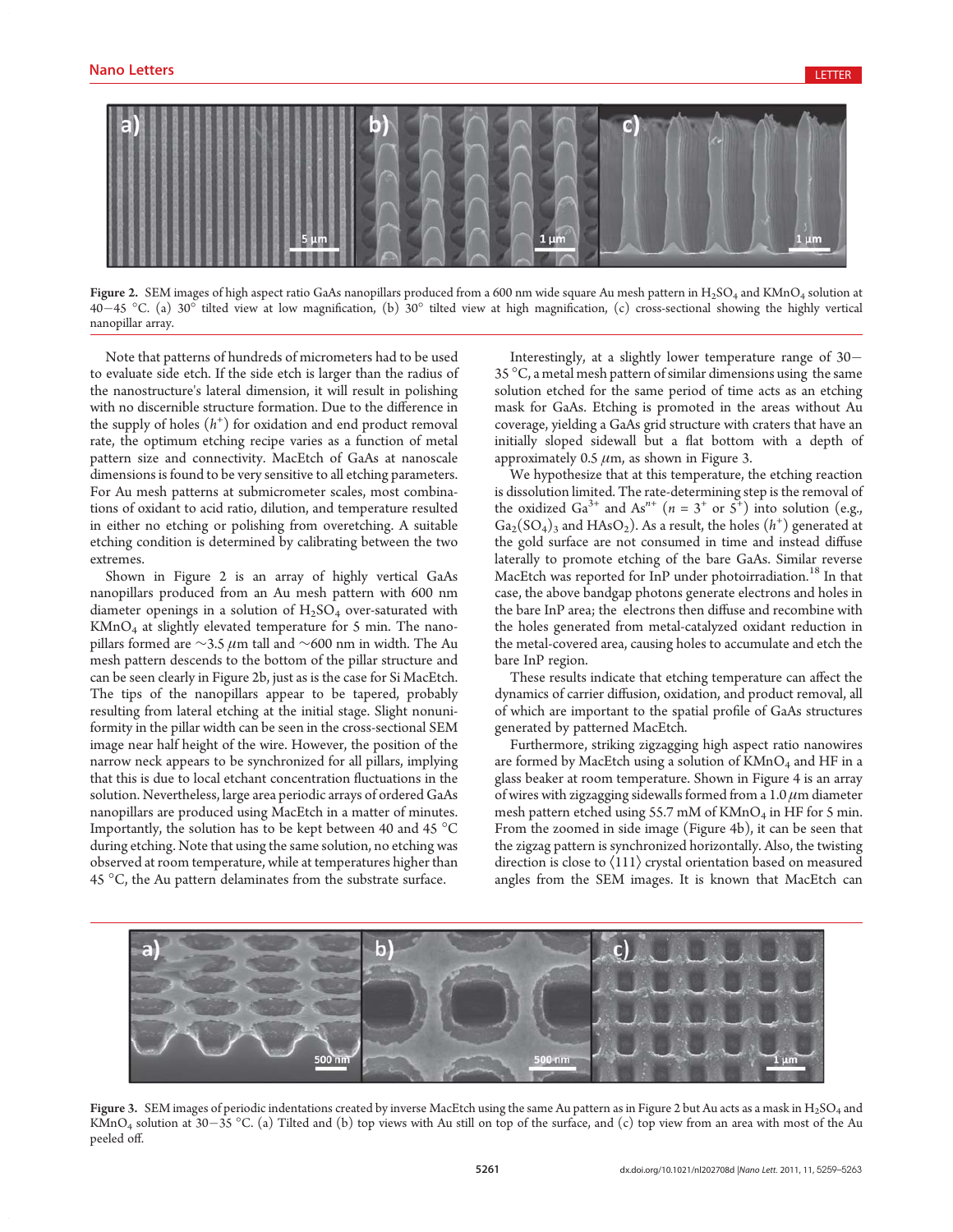

Figure 4. Cross-sectional view SEM images of an array of zigzagging GaAs nanowires at (a) low and (b) high magnifications, formed from MacEtch using  $1 \mu$ m wide square Au mesh pattern at 55.7 mM concentration of KMnO4 in HF solution carried out in a glass beaker. The tips of the nanowires in (a) are clumped together due to surface tension when the wires are tall. (c) Room temperature PL spectra taken from the zigzagged GaAs nanowires, along with an unetched area of the GaAs substrate. The peaks are at 870 and 880 nm, respectively.

propagate along different orientations with different etchant concentration, and high HF/oxidant ratio prefers etching along  $\langle 111 \rangle$  directions for Si (100) substrate.<sup>14</sup> We believe concentration modulation is the reason for the observed zigzagging GaAs nanowires which twist left and right from one  $\langle 111 \rangle$  orientation to another, joined by the straight  $\langle 100 \rangle$  segments.

It has been reported that zigzag Si nanowires were formed using (111) Si wafers through MacEtch with solution-based Ag catalyst AgNO<sub>3</sub>.<sup>13</sup> Notably, an intentionally scratched rough surface led to zigzag, while polished smooth surface yielded straight wires. In another report, $23$  an initial porous silicon layer was deemed important for the formation of zigzag Si nanowires for Si(100) surface using patterned Au mesh as catalyst at an elevated temperature (60  $^{\circ}$ C). The porous layer acted as a barrier to deter diffusion of MacEtch reactants in the unstirred solution, creating high and low concentrations as reactants were consumed because there was a delay in replenishing them. The authors also attributed the zigzag morphology to the concentration variations.

In our case, intentional surface roughening did not produce zigzagging structures. However, carrying out the reaction in a glass container with HF acid was necessary, implying that the borosilicate glass container participated in the etching reaction. We hypothesize that the glass surrounding the solution is constantly turning HF into  $H_2O$ , which creates a concentration gradient that drives the diffusion of HF directly above the semiconductor wafer piece toward the container walls. In competition with the outward diffusion, HF is consumed from reacting with GaAs during MacEtch, causing the diffusion to shift back toward the wafer piece to rebalance the concentration. The constant modulation of flux during etching creates a periodic concentration variation similar to the zigzagging Si nanowire etching condition reported by Kim et al.<sup>23</sup> Although the borosilicate container reaction replicated an extreme case of concentration variations during etching, the resulting nanowire morphology clearly demonstrates the susceptibility of GaAs MacEtch to local solution fluctuations.

Figure 4c shows the PL spectrum taken from the zigzagged nanowires along with an unetched area on the same sample. A distinct shift toward longer wavelength by ∼9 nm relative to bulk GaAs is observed for the zigzagged nanowires, and smaller (∼ 3 nm) red shift (not shown) has also been observed for other nanowire structures formed. The red shift might be from some shallow surface states which become more prevalent for nanowires due to the increased surface area. Further investigation is needed to elucidate the origin of this shift.

To summarize, Figure 5 shows schematic illustrations of the formation mechanism of the GaAs nanostructures reported here. Three processes labeled 1, 2, and 3 correspond to the three steps in MacEtch: hole formation, hole diffusion, and semiconductor oxidation and removal. Figure 5a corresponds to MacEtch involving  $H_2SO_4$  at high temperature (40–45 °C), where the holes are removed as soon as they reach the boundary of Au, GaAs, and solution. This scenario results in high aspect ratio vertical wall nanopillars, as shown in Figure 2. Figure 5b represents MacEtch involving  $H_2SO_4$  at mid-temperature range  $(30-35 \text{ °C})$ , where there is an excess amount of holes accumulates in the bare GaAs area because the lower temperature severely reduces the rate of step 3. This mechanism leads to reverse MacEtch, as shown in Figure 3, where metal acts as a mask. Figure 5c illustrates the scenario of Figure 4, where MacEtch involves local concentration fluctuation induced by consumption and rebalance of  $HF/KMnO_4$  by the boroslicate glass. The concentration modulation forces the nanowires to exhibit a zigzag morphology.

In conclusion, by adapting the MacEtch solution to GaAs, we have demonstrated that MacEtch, a wet but directional etching method, can produce high aspect ratio semiconductor nanoscale structures beyond just silicon. In contrast to MacEtch of Si, the process window for GaAs is more sensitive to the rate of oxidation with and without the Au catalyst and rate of dissolution for etching product removal as well as changes in the local concentration during etching. By exploiting the effect of etching parameters, different nanostructures can be formed for a variety of applications, including DBR or DFB lasers, photonic crystals, LEDs with periodic roughening surfaces, and solar cells with light trapping nanostructures. Since the etching takes place at near room temperature, no metal contaminants should be incorporated in the core of the nanopillars, and surface contamination can be removed. Because there is no high energy ions involved, as in the case of dry etching, surface damage should not be a concern. Because the aspect ratio is essentially limited by etching time, as long as unassisted etching mechanism such as side etching can be suppressed, extremely high aspect ratio vertical structures can be generated. Although only n-type GaAs is demonstrated here, with further research it should be possible for MacEtch to work for III-V materials of various doping types and levels as well as heterostructures. The realization of high aspect ratio III-V nanostructure arrays by MacEtch can potentially transform the fabrication of a variety of optoelectronic device structures including DBR and DFB semiconductor lasers,